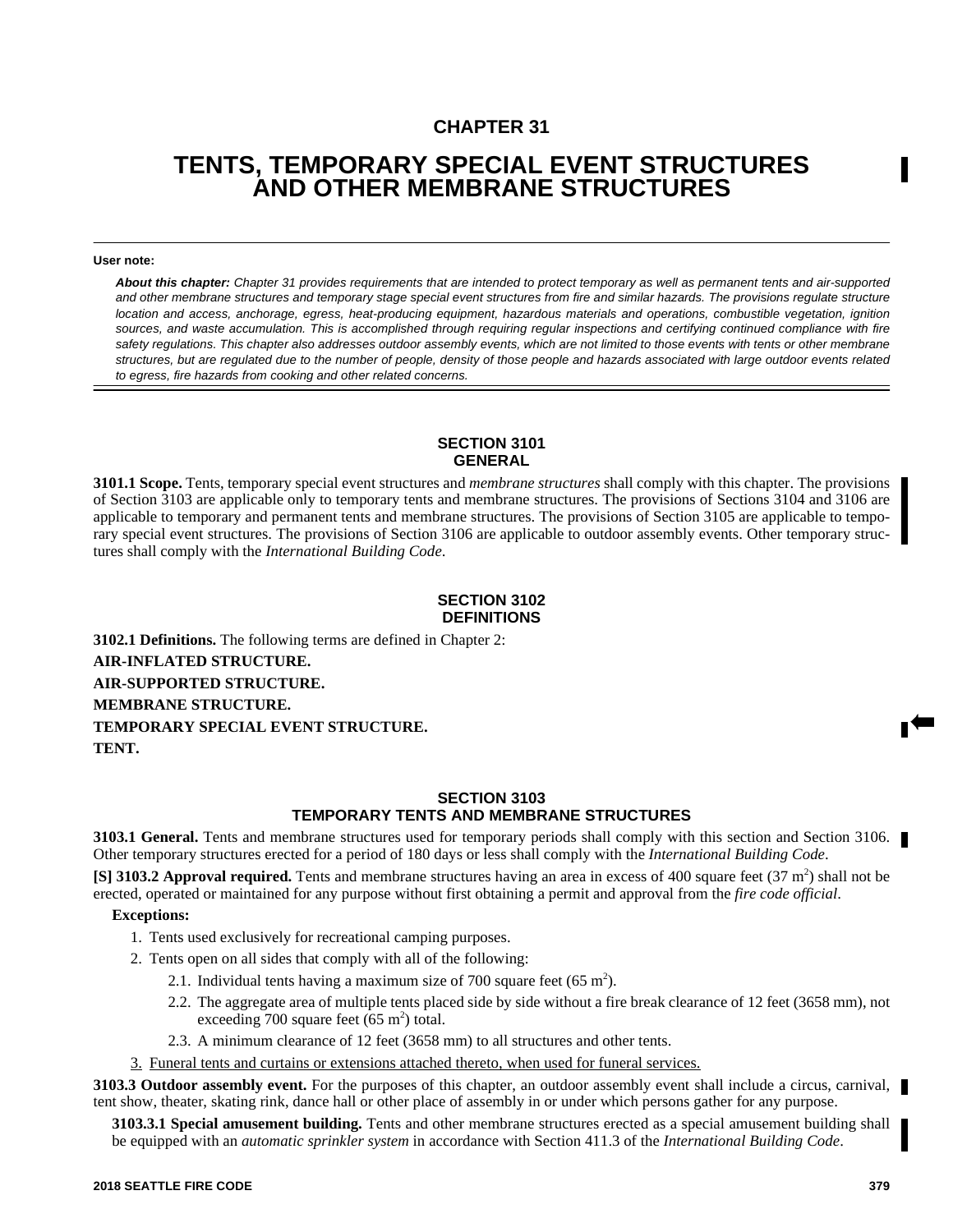**3103.4 Permits.** Permits shall be required as set forth in Sections 105.6 and 105.7.

**[W] 3103.5 Use period.** Temporary tents, air-supported, air-inflated or tensioned membrane structures ((shall not be)) are permitted to be erected for a period of ((more)) less than 180 days within a 12-month period on a single premises. Such structures erected for 180 days or more within a 12-month period shall comply with the *International Building Code.*

**[S] 3103.6 Construction documents.** A detailed site and floor plan for tents or membrane structures with an *occupant load* of 50 or more shall be provided with each application for approval. The tent or membrane structure floor plan shall indicate details of the *means of egress* facilities, seating capacity, arrangement of the seating and location and type of heating and electrical equipment. The *construction documents* shall include an analysis of structural stability, when required by the *fire code official.*

**3103.7 Inspections.** The entire tent, air-supported, air-inflated or tensioned membrane structure system shall be inspected at regular intervals, but not less than two times per permit use period, by the permittee, *owner* or agent to determine that the installation is maintained in accordance with this chapter.

**Exception:** Permit use periods of less than 30 days.

**3103.7.1 Inspection report.** Where required by the *fire code official*, an inspection report shall be provided and shall consist of maintenance, anchors and fabric inspections.

**3103.8 Access, location and parking.** Access, location and parking for temporary tents and membrane structures shall be in accordance with this section.

**3103.8.1 Access.** Fire apparatus access roads shall be provided in accordance with Section 503.

**3103.8.2 Location.** Tents or membrane structures shall not be located within 20 feet (6096 mm) of *lot lines*, buildings, other tents or membrane structures, parked vehicles or internal combustion engines. For the purpose of determining required distances, support ropes and guy wires shall be considered as part of the temporary membrane structure or tent.

#### **Exceptions:**

- 1. Separation distance between membrane structures and tents not used for cooking is not required where the aggregate floor area does not exceed  $15,000$  square feet (1394 m<sup>2</sup>).
- 2. Membrane structures or tents need not be separated from buildings where all of the following conditions are met:
	- 2.1. The aggregate floor area of the membrane structure or tent shall not exceed 10,000 square feet (929 m<sup>2</sup>).
	- 2.2. The aggregate floor area of the building and membrane structure or tent shall not exceed the allowable floor area including increases as indicated in the *International Building Cod*e.
	- 2.3. Required *means of egress* are provided for both the building and the membrane structure or tent including travel distances.
	- 2.4. Fire apparatus access roads are provided in accordance with Section 503.

**3103.8.3 Location of structures in excess of 15,000 square feet in area.** Membrane structures having an area of 15,000 square feet (1394 m<sup>2</sup>) or more shall be located not less than 50 feet (15 240 mm) from any other tent or structure as measured from the sidewall of the tent or membrane structure unless joined together by a corridor.

**3103.8.4 Membrane structures on buildings.** Membrane structures that are erected on buildings, balconies, decks or other structures shall be regulated as permanent membrane structures in accordance with Section 3102 of the *International Building Code*.

**3103.8.5 Connecting corridors.** Tents or membrane structures are allowed to be joined together by means of corridors. *Exit* doors shall be provided at each end of such corridor. On each side of such corridor and approximately opposite each other, there shall be provided openings not less than 12 feet (3658 mm) wide.

**3103.8.6 Fire break.** An unobstructed fire break passageway or fire road not less than 12 feet (3658 mm) wide and free from guy ropes or other obstructions shall be maintained on all sides of all tents and membrane structures unless otherwise *approved* by the *fire code official*.

**[S] 3103.9 Structural stability and anchorage required.** Tents or membrane structures and their appurtenances shall be designed and installed to withstand the elements of weather and prevent collapsing. Documentation of structural stability shall be furnished to the *fire code official* on request.

**3103.9.1 Tents and membrane structures greater than one story.** Tents and membrane structures exceeding one story shall be designed and constructed to comply with Sections 1606 through 1609 of the *International Building Code*.

**3103.9.2 Tents and membrane structures greater than 7,500 square feet.** *Tents* and *membrane structures* greater than 7,500 square feet (697 m<sup>2</sup> ) shall be designed and constructed to comply with Sections 1606 through 1609 of the *International Building Code*.

**3103.9.3 Tents and membrane structures with an occupant load greater than 1,000.** *Tents* and *membrane structures* with an occupant capacity greater than 1,000 persons shall be designed and constructed to comply with Sections 1606 through 1609 of the *International Building Code*.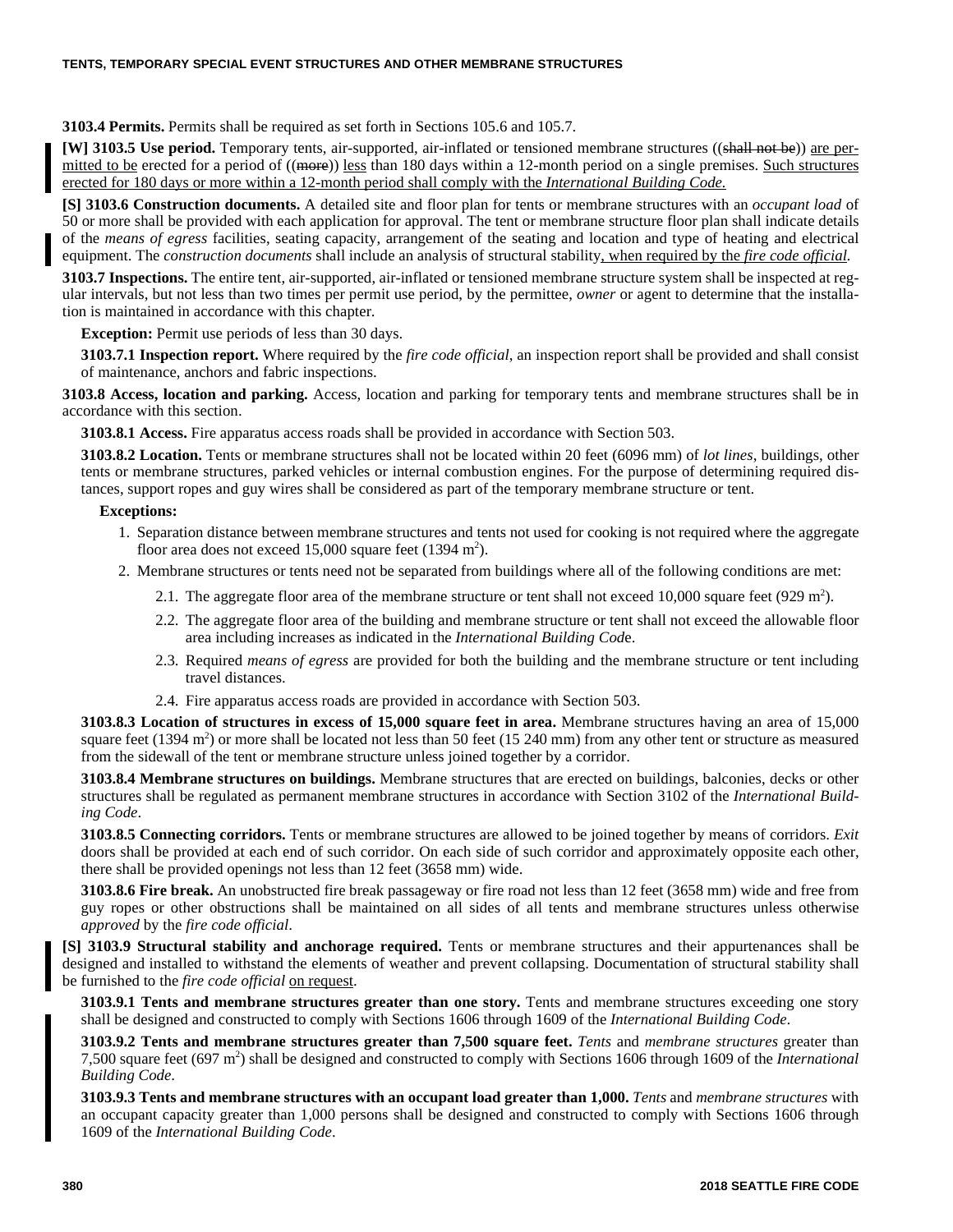**3103.10 Temporary air-supported and air-inflated membrane structures.** Temporary air-supported and air-inflated membrane structures shall be in accordance with Sections 3103.10.1 through 3103.10.4.

**3103.10.1 Door operation.** During high winds exceeding 50 miles per hour (22 m/s) or in snow conditions, the use of doors in air-supported structures shall be controlled to avoid excessive air loss. Doors shall not be left open.

**3103.10.2 Fabric envelope design and construction.** Air-supported and air-inflated structures shall have the design and construction of the fabric envelope and the method of anchoring in accordance with Architectural Fabric Structures Institute FSAAS.

**3103.10.3 Blowers.** An air-supported structure used as a place of assembly shall be furnished with not less than two blowers, each of which has adequate capacity to maintain full inflation pressure with normal leakage. The design of the blower shall be so as to provide integral limiting pressure at the design pressure specified by the manufacturer.

**3103.10.4 Auxiliary inflation systems.** Places of public assembly for more than 200 persons shall be furnished with an auxiliary inflation system capable of powering a blower with the capacity to maintain full inflation pressure with normal leakage in accordance with Section 3103.10.3 for a minimum duration of 4 hours. The auxiliary inflation system shall be either a fully automatic auxiliary engine-generator set or a supplementary blower powered by an internal combustion engine that shall be automatic in operation. The system shall be capable of automatically operating the required blowers at full power within 60 seconds of a commercial power failure.

**3103.11 Seating arrangements.** Seating in tents or membrane structures shall be in accordance with Chapter 10.

**3103.12 Means of egress.** *Means of egress* for temporary tents and membrane structures shall be in accordance with Sections 3103.12.1 through 3103.12.8.

**3103.12.1 Distribution.** *Exits* shall be spaced at approximately equal intervals around the perimeter of the tent or membrane structure, and shall be located such that all points are 100 feet (30 480 mm) or less from an *exit*.

**3103.12.2 Number.** Tents, or membrane structures or a usable portion thereof shall have not less than one *exit* and not less than the number of *exits* required by Table 3103.12.2. The total width of *means of egress* in inches (mm) shall be not less than the total *occupant load* served by a *means of egress* multiplied by 0.2 inches (5 mm) per person.

| CURCSS WIDTHS FROM TEMPORART MEMBRANE STRUCTURES AND TENTS |                                                    |                                                                 |                                                                 |
|------------------------------------------------------------|----------------------------------------------------|-----------------------------------------------------------------|-----------------------------------------------------------------|
| <b>OCCUPANT LOAD</b>                                       | <b>MINIMUM NUMBER OF MEANS</b><br><b>OF EGRESS</b> | <b>MINIMUM WIDTH OF EACH MEANS OF</b><br><b>EGRESS (inches)</b> | <b>MINIMUM WIDTH OF EACH MEANS OF</b><br><b>EGRESS (inches)</b> |
|                                                            |                                                    | Tent                                                            | <b>Membrane Structure</b>                                       |
| 10 to 199                                                  |                                                    | 72                                                              | 36                                                              |
| 200 to 499                                                 |                                                    | 72                                                              | 72                                                              |
| 500 to 999                                                 |                                                    | 96                                                              | 72                                                              |
| 1,000 to 1,999                                             |                                                    | 120                                                             | 96                                                              |
| 2,000 to 2,999                                             |                                                    | 120                                                             | 96                                                              |
| Over $3,000^a$                                             |                                                    | 120                                                             | 96                                                              |

**TABLE 3103.12.2 MINIMUM NUMBER OF MEANS OF EGRESS AND MEANS OF EGRESS WIDTHS FROM TEMPORARY MEMBRANE STRUCTURES AND TENTS**

For SI: 1 inch  $= 25.4$  mm.

a. When the occupant load exceeds 3,000, the total width of means of egress (in inches) shall be not less than the total occupant load multiplied by 0.2 inches per person.

**3103.12.3 Exit openings from tents.** *Exit* openings from tents shall remain open unless covered by a flame-resistant curtain. The curtain shall comply with the following requirements:

- 1. Curtains shall be free sliding on a metal support. The support shall be not less than 80 inches (2032 mm) above the floor level at the *exit*. The curtains shall be so arranged that, when open, no part of the curtains obstructs the *exit*.
- 2. Curtains shall be of a color, or colors, that contrasts with the color of the tent.

**3103.12.4 Doors.** *Exit* doors shall swing in the direction of *exit* travel. To avoid hazardous air and pressure loss in air-supported membrane structures, such doors shall be automatic closing against operating pressures. Opening force at the door edge shall not exceed 15 pounds (66 N).

**3103.12.5 Aisle.** The width of *aisles* without fixed seating shall be in accordance with the following:

- 1. In areas serving employees only, the minimum *aisle* width shall be 24 inches (610 mm) but not less than the width required by the number of employees served.
- 2. In public areas, smooth-surfaced, unobstructed *aisles* having a minimum width of not less than 44 inches (1118 mm) shall be provided from seating areas, and *aisles* shall be progressively increased in width to provide, at all points, not less than 1 foot (305 mm) of *aisle* width for each 50 persons served by such *aisle* at that point.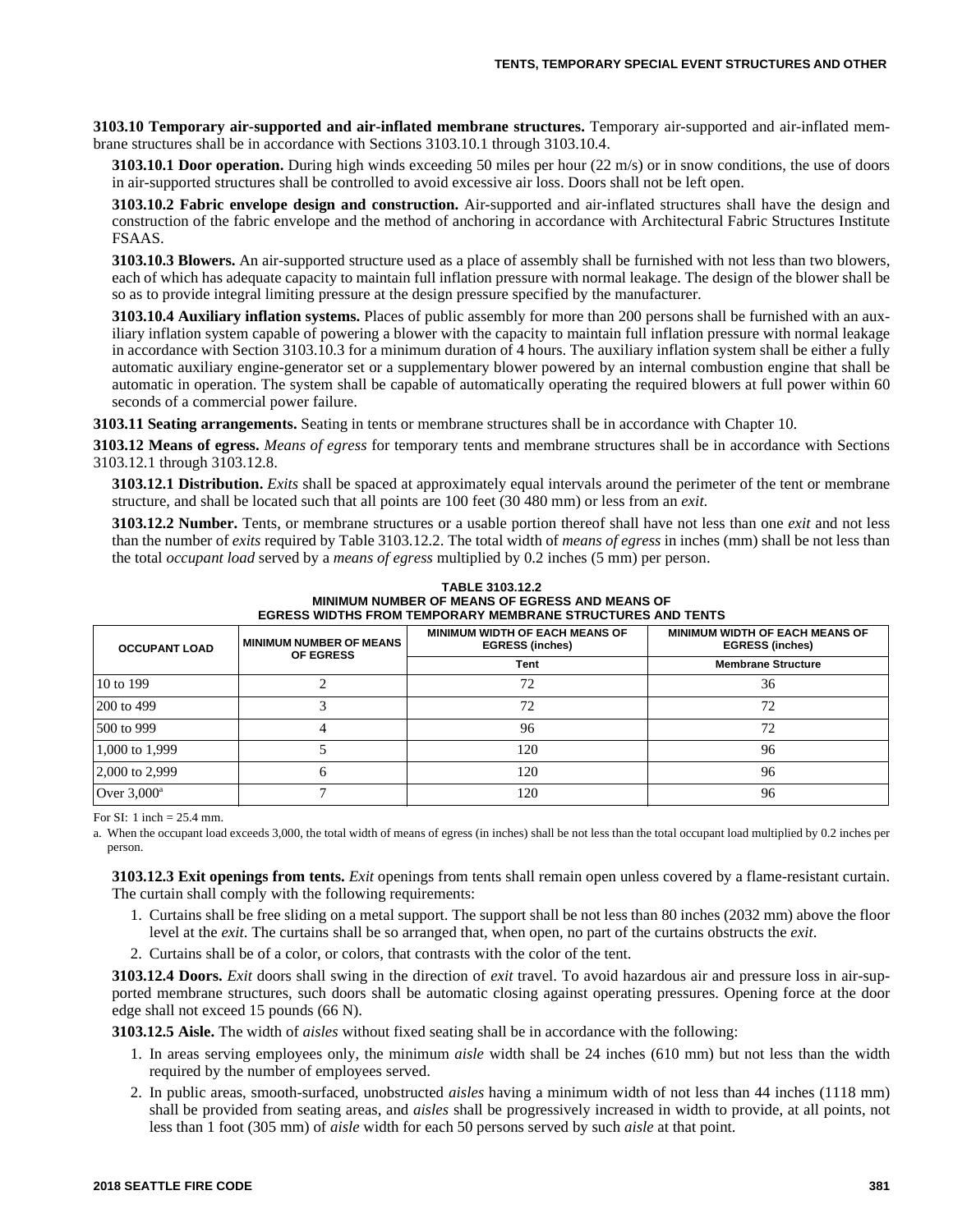**3103.12.5.1 Arrangement and maintenance.** The arrangement of *aisles* shall be subject to approval by the *fire code official* and shall be maintained clear at all times during occupancy.

**3103.12.6 Exit signs.** *Exits* shall be clearly marked. *Exit* signs shall be installed at required *exit* doorways and where otherwise necessary to indicate clearly the direction of egress where the *exit* serves an *occupant load* of 50 or more.

**3103.12.6.1 Exit sign illumination.** *Exit* signs shall be either *listed* and *labeled* in accordance with UL 924 as the internally illuminated type and used in accordance with the listing or shall be externally illuminated by luminaires supplied in either of the following manners:

- 1. Two separate circuits, one of which shall be separate from all other circuits, for *occupant loads* of 300 or less.
- 2. Two separate sources of power, one of which shall be an *approved* emergency system, shall be provided where the *occupant load* exceeds 300. Emergency systems shall be supplied from storage batteries or from the on-site generator set, and the system shall be installed in accordance with NFPA 70. The emergency system provided shall have a minimum duration of 90 minutes when operated at full design demand.

**3103.12.7 Means of egress illumination.** *Means of egress* shall be illuminated with light having an intensity of not less than 1 foot-candle (11 lux) at floor level while the structure is occupied. Fixtures required for *means of egress* illumination shall be supplied from a separate circuit or source of power.

**3103.12.8 Maintenance of means of egress.** The required width of *exits*, *aisles* and passageways shall be maintained at all times to a *public way*. Guy wires, guy ropes and other support members shall not cross a *means of egress* at a height of less than 8 feet (2438 mm). The surface of *means of egress* shall be maintained in an *approved* manner.

#### **SECTION 3104 TEMPORARY AND PERMANENT TENTS AND MEMBRANE STRUCTURES**

**3104.1 General.** Tents and membrane structures, both temporary and permanent, shall be in accordance with this section and Sections 3106 and 3107. Permanent tents and membrane structures shall also comply with the *International Building Code*.

**[S] 3104.2 Flame propagation performance treatment.** Before a permit is granted, the *owner* or agent shall file with the *fire code official* a certificate executed by an *approved* testing laboratory. The certificate shall indicate that the floor coverings, tents, membrane structures and their appurtenances, which include sidewalls, drops and tarpaulins, are composed of materials meeting the flame propagation performance of Test Method 2 of NFPA 701, or other approved standard. Additionally, it shall indicate that the bunting and combustible decorative materials and effects are composed of material meeting the flame propagation performance criteria of Test Method 1 or Test Method 2 of NFPA 701, or other approved standard as applicable. Alternatively, the materials shall be treated with a flame retardant in an *approved* manner and meet the flame propagation performance criteria of the applicable test method of NFPA 701, or other approved standard. The flame propagation performance criteria shall be effective for the period specified by the permit.

#### **3104.2 Point of Information**

- Accepted flame certificates for decorative materials include:
- 1. Certificates indicating compliance with NFPA 701.
- 2. Certificates verifying approval through the California State Fire Marshal.
- 3. Certificates indicating compliance with CPAI-84 (Canvas Products Association International).

**3104.3 Label.** Membrane structures or tents shall have a permanently affixed label bearing the identification of size and fabric or material type.

**3104.4 Certification.** An affidavit or affirmation shall be submitted to the *fire code official* and a copy retained on the premises on which the tent or air-supported structure is located. The affidavit shall attest to all of the following information relative to the flame propagation performance criteria of the fabric:

- 1. Names and address of the *owners* of the tent or air-supported structure.
- 2. Date the fabric was last treated with flame-retardant solution.
- 3. Trade name or kind of chemical used in treatment.
- 4. Name of person or firm treating the material.
- \* 5. Name of testing agency and test standard by which the fabric was tested.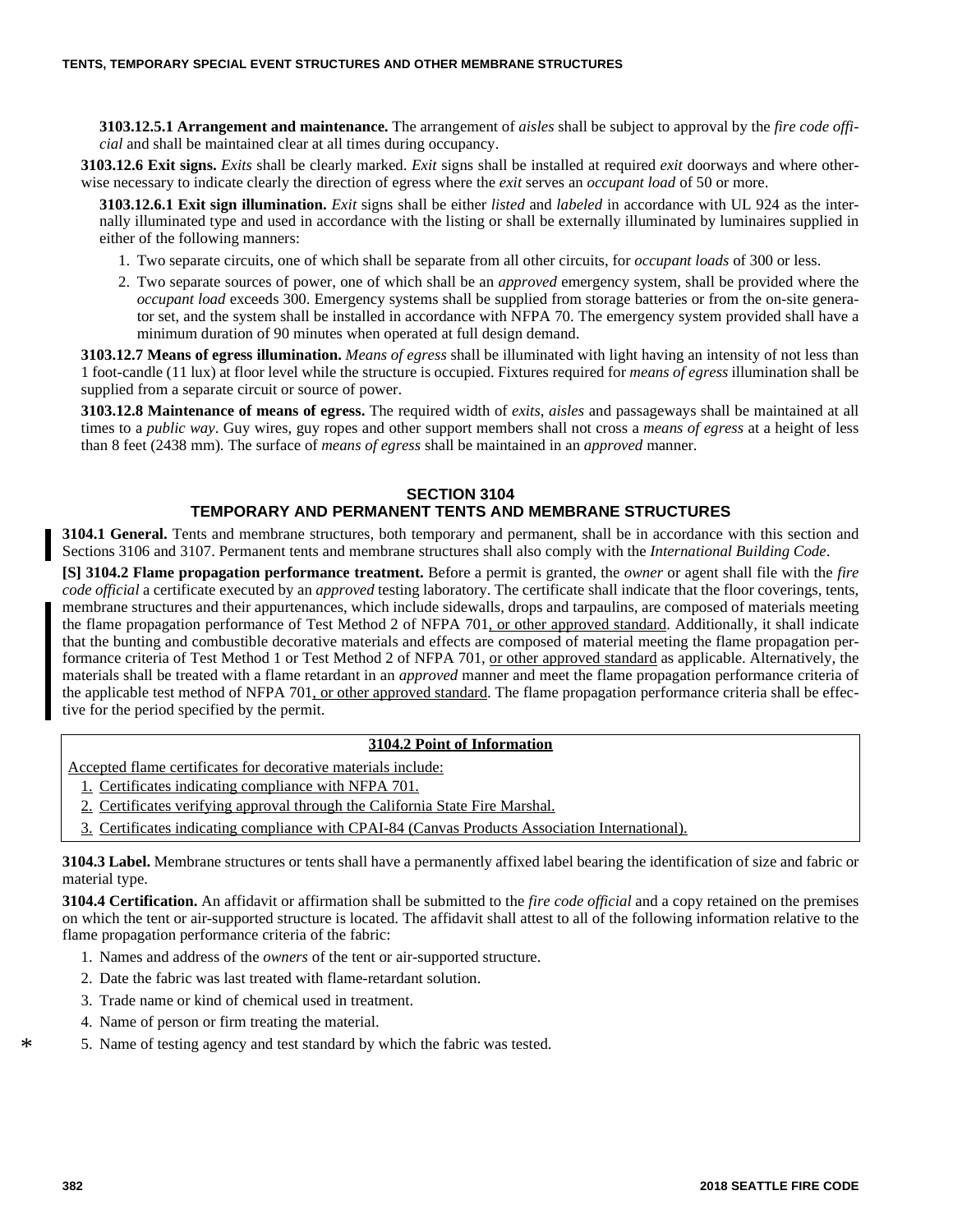#### **SECTION 3105 TEMPORARY SPECIAL EVENT STRUCTURES**

**3105.1 General.** Temporary special event structures shall comply with Section 3104, Sections 3105.2 through 3105.9 and ANSI E1.21.

**3105.2 Approval.** Temporary special event structures in excess of 400 square feet (37 m<sup>2</sup>) shall not be erected, operated or maintained for any purpose without first obtaining approval and a permit from the *fire code official* and the building official.

**3105.3 Permits.** Permits shall be required as set forth in Sections 105.6 and 105.7.

**3105.4 Use period.** Temporary special event structures erected in accordance with ANSI E1.21 shall not be erected for a period of more than six consecutive weeks.

**[S] 3105.5 Required documents.** The following documents shall be submitted to the *fire code official* ((and the building official)) for review before a permit is *approved*:

- 1. Construction documents: *Construction documents* shall be prepared by a *registered design professional* in accordance with the *International Building Code* and ANSI E1.21 where applicable. *Construction documents* shall include:
	- 1.1. A summary sheet showing the building code used, design criteria, loads and support reactions.
	- 1.2. Detailed construction and installation drawings.
	- 1.3. Design calculations.
	- 1.4. Operating limits of the structure explicitly outlined by the *registered design professional* including environmental conditions and physical forces.
	- 1.5. Effects of additive elements such as video walls, supported scenery, audio equipment, vertical and horizontal coverings.
	- 1.6. Means for adequate stability including specific requirements for guying and cross-bracing, ground anchors or ballast for different ground conditions.
- 2. Designation of responsible party: The *owner* of the temporary special event structure shall designate in writing a person to have responsibility for the temporary special event structure on the site. The designated person shall have sufficient knowledge of the construction documents, manufacturer's recommendations and operations plan to make judgments regarding the structure's safety and to coordinate with the *fire code official.*
- 3. Operations plan: The operations plan shall reflect manufacturer's operational guidelines, procedures for environmental monitoring and actions to be taken under specified conditions consistent with the *construction documents.*

**[S] 3105.6 Inspections.** Inspections shall comply with Section ((406)) 107 and ((Sections 3105.6.1 and 3105.6.2)) as required by the *fire code official.*

**((3105.6.1 Independent inspector.** The *owner* of a temporary special event structure shall employ a qualified, independent *approved* agency or individual to inspect the installation of a temporary special event structure.

**3105.6.2 Inspection report.** The inspecting agency or individual shall furnish an inspection report to the *fire code official*. The inspection report shall indicate that the temporary special event structure was inspected and was or was not installed in accordance with the approved *construction documents*. Discrepancies shall be brought to the immediate attention of the installer for correction. Where any discrepancy is not corrected, it shall be brought to the attention of the *fire code official* and the designated responsible party.))

**3105.7 Means of egress.** The *means of egress* for temporary special event structures shall comply with Chapter 10.

**3105.8 Location.** Temporary special event structure shall be located a distance from property lines and buildings to accommodate distances indicated in the construction drawings for guy wires, cross-bracing, ground anchors or ballast. Location shall not interfere with egress from a building or encroach on fire apparatus access roads.

**3105.9 Portable fire extinguishers.** Portable fire extinguishers shall be provided as required by Section 906.

### **SECTION 3106 OUTDOOR ASSEMBLY EVENTS**

**3106.1 Scope.** Outdoor assembly events shall comply with this section.

**3106.2 General.** Outdoor assembly events shall be in accordance with this section and Section 403.12. Temporary structures erected for outdoor assembly events shall comply with this chapter.

**3106.2.1 Approval required.** Outdoor assembly events shall be *approved* by the *fire code official*.

**3106.2.2 Permits.** An operational permit shall be required as set forth in Section 105.6.

**3106.2.3 Access.** An *approved* means of fire apparatus access shall be provided.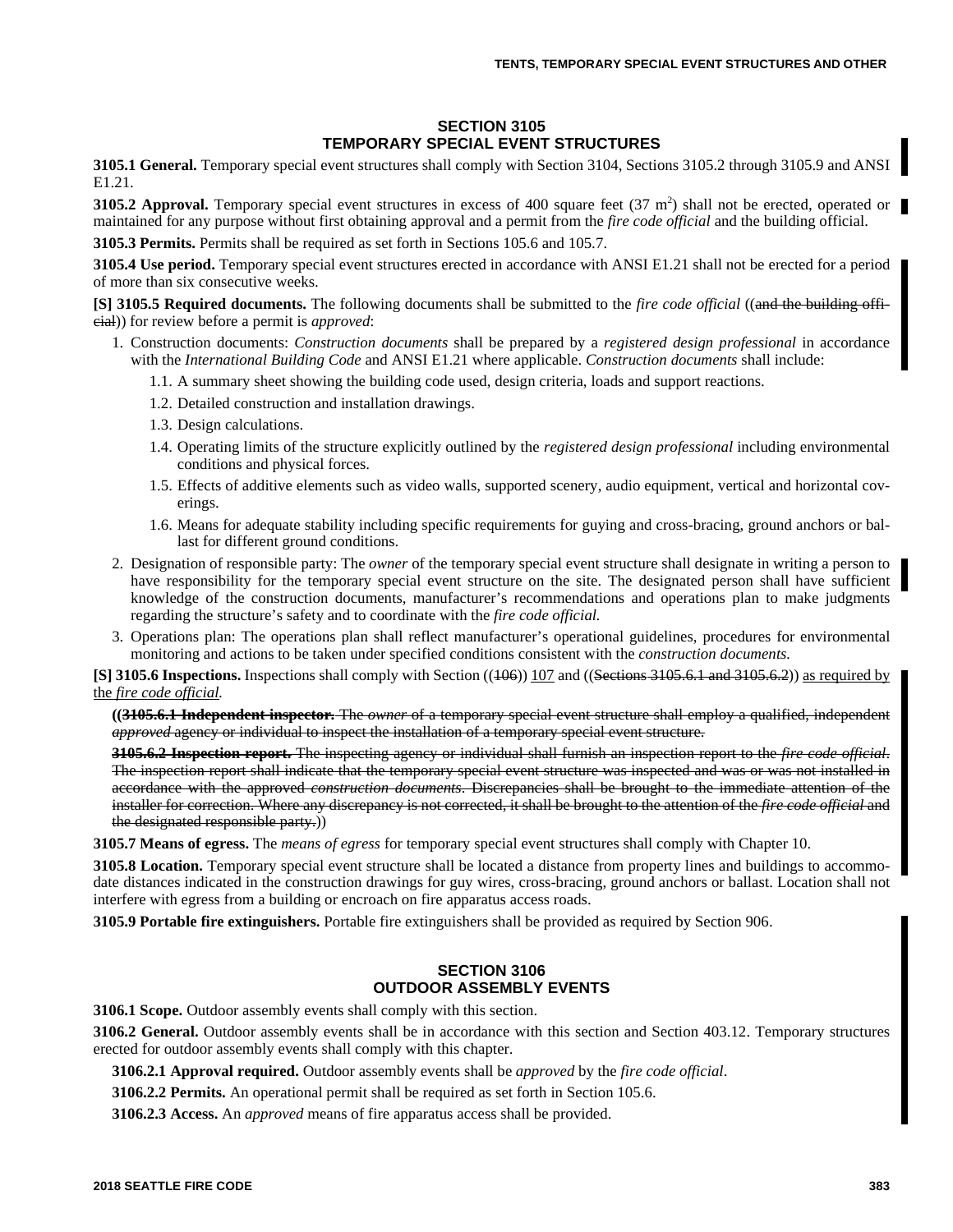**3106.2.3.1 Fire service features.** Unobstructed access to fire hydrants, drafting sources and other fire protection features shall be maintained at all times.

**3106.3 Occupancy and means of egress.** The number and location of emergency egress and escape routes shall be *approved* by the *fire code official*.

**3106.3.1 Occupant load.** The *fire code official* shall establish an *occupant load* for the event site.

**3106.3.2 Maintenance of emergency egress and escape routes.** Emergency egress and escape routes shall be maintained at all times.

**3106.4 Public safety for events.** Outdoor assembly events shall comply with Sections 3106.4.1 through 3106.4.7.

**3106.4.1 Public safety plan for gatherings.** A public safety plan shall be prepared where required by Section 403.12.2. The public safety plan shall be submitted to the *fire code official* with the application for an operational permit as required by Section 3106.2.2.

**3106.4.2 Weather monitoring person.** Where required by the *fire code official*, the event operator or agent shall designate one qualified individual to continuously monitor local weather reports, forecasts and conditions. Said person shall be responsible for initiating weather-related event mitigation activities, ordering the suspension or cancellation of the outdoor assembly event and issuing the evacuation signal in accordance with the *approved* public safety plan.

**3106.4.3 Crowd managers.** Where events involve a gathering of more than 1,000 people, trained crowd managers shall be provided in accordance with Section 403.12.3.

**3106.4.4 Portable fire extinguishers.** *Approved* portable fire extinguishers complying with Section 906 shall be provided and placed in locations *approved* by the *fire code official*.

**3106.4.5 Smoking.** Smoking shall be permitted only in designated areas. Other areas shall have *approved* "No Smoking" signs conspicuously posted and maintained in accordance with Section 310.

**3106.4.6 Combustible vegetation.** Combustible vegetation that could create a fire hazard shall be removed from the outdoor assembly event area.

**3106.4.7 Combustible refuse.** Combustible refuse shall be kept in noncombustible containers with tight-fitting or self-closing lids. Combustible refuse shall be removed from the event site at regular intervals to prevent an unsafe accumulation within the event site.

**3106.5 Cooking appliances or devices.** Outdoor assembly events with concession stands or booths using cooking appliances or devices shall comply with Sections 3106.5.1 through 3106.5.3.

**3106.5.1 Separation from tents or structures.** Cooking appliances or devices that produce sparks or grease-laden vapors or flying embers (firebrands) shall not be used within 20 feet (6096 mm) of a tent or temporary structure.

#### **Exceptions:**

- 1. Designated cooking tents not occupied by the public when *approved* by the *fire code official*.
- 2. *Tents* or structures where cooking appliances are protected with an automatic fire-extinguishing system in accordance with Section 904.12.

**3106.5.2 Protection.** Cooking equipment using combustible oils or solids shall meet the following:

- 1. A noncombustible lid shall be immediately available. The lid shall be of sufficient size to cover the cooking well completely.
- 2. The equipment shall be placed on a noncombustible surface.
- 3. An *approved* portable fire extinguisher for protection from cooking grease fires shall be provided at a location *approved* by the *fire code official*.

**3106.5.3 Liquefied petroleum gas (LP-gas).** The use of liquefied petroleum gas (LP-gas) shall be in accordance with Chapter 61.

**3106.6 Electrical equipment and wiring.** Outdoor assembly events with concession stands or booths using electrical equipment and temporary wiring for electrical power or lighting shall comply with the applicable provisions of NFPA 70 and Sections 3106.6.1 through 3106.6.3.

**3106.6.1 Outdoor use.** Electrical equipment and wiring shall be *listed* and *labeled* for outdoor use.

**3106.6.2 Generators.** Generators shall be installed not less than 10 feet (3048 mm) from combustible materials, and shall be isolated from the public by physical guard, fence or enclosure installed not less than 3 feet (914 mm) away from the internal combustion power source.

**3106.6.3 Portable fire extinguishers.** Each generator shall be provided with an *approved* portable fire extinguisher complying with Section 906.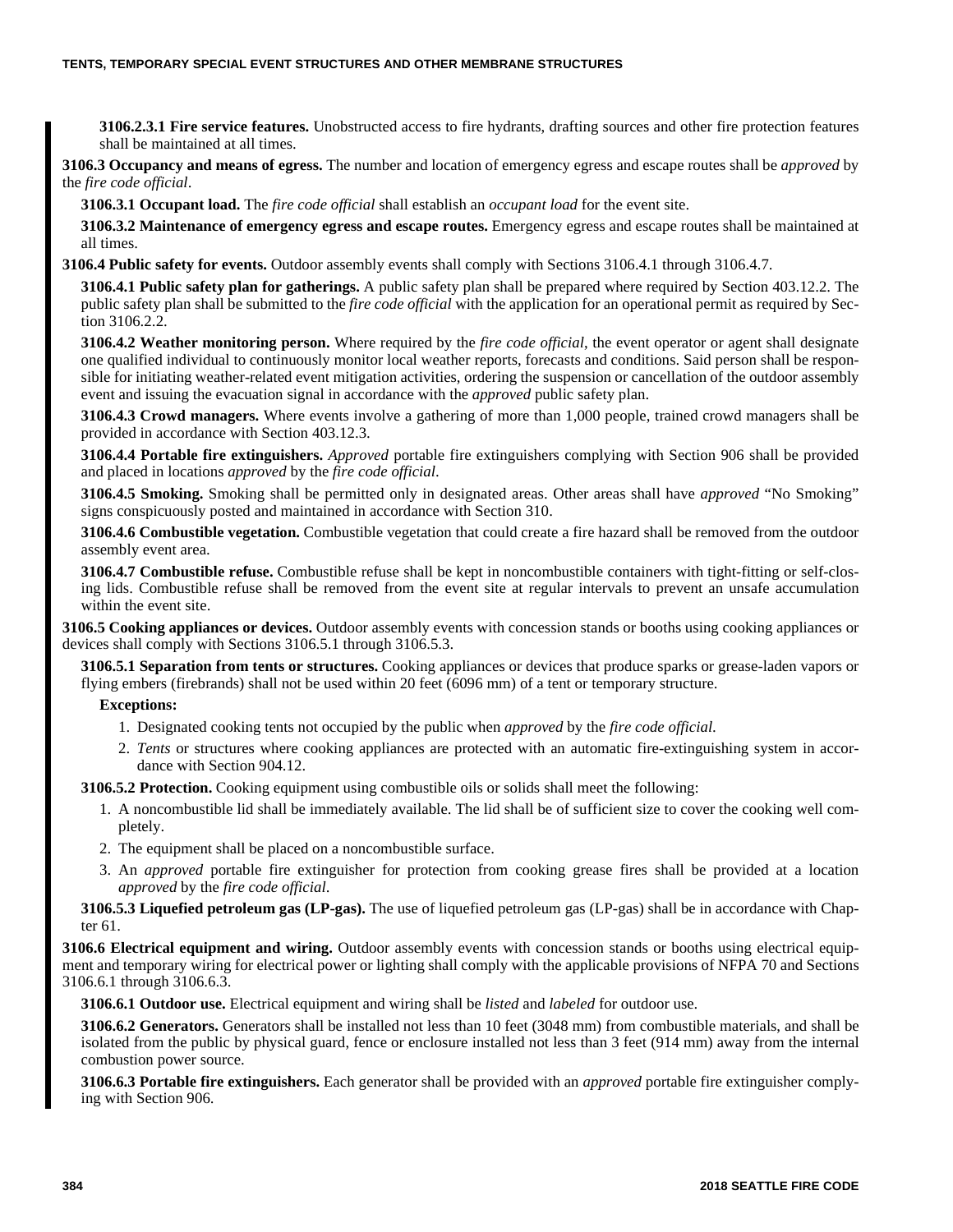#### **SECTION 3107 OPERATIONAL REQUIREMENTS**

**3107.1 General.** Temporary and permanent *tents* and *membrane structures* shall comply with this section.

**3107.2 Combustible materials.** Hay, straw, shavings or similar combustible materials shall not be located within any tent or membrane structure containing an assembly occupancy, except the materials necessary for the daily feeding and care of animals. Sawdust and shavings utilized for a public performance or exhibit shall not be prohibited provided that the sawdust and shavings are kept damp. Combustible materials shall not be permitted under stands or seats at any time.

**3107.3 Smoking.** Smoking shall not be permitted in *tents* or *membrane structures*. *Approved* "No Smoking" signs shall be conspicuously posted in accordance with Section 310.

**3107.4 Open or exposed flame.** Open flame or other devices emitting flame, fire or heat or any flammable or *combustible liquids*, gas, charcoal or other cooking device or any other unapproved devices shall not be permitted inside or located within 20 feet (6096 mm) of the *tent* or *membrane structures* while open to the public unless *approved* by the *fire code official*.

**3107.5 Fireworks.** Fireworks shall not be used within 100 feet (30 480 mm) of *tents* or *membrane structures*.

**3107.6 Spot lighting.** Spot or effect lighting shall only be by electricity, and all combustible construction located within 6 feet (1829 mm) of such equipment shall be protected with *approved* noncombustible insulation not less than 9-1/4 inches (235 mm) thick.

**3107.7 Safety film.** Motion pictures shall not be displayed in *tents* or *membrane structures* unless the motion picture film is safety film.

**[S] 3107.8 Clearance.** ((There)) Where required by the *fire code official*, there shall be a clearance of not less than 3 feet (914 mm) between the fabric envelope and all contents located inside *membrane structures*.

**3107.9 Portable fire extinguishers.** *Approved* portable fire extinguishers complying with Section 906 shall be provided and placed in locations as required by *the fire code official*.

**3107.10 Fire protection equipment.** Fire hose lines, water supplies and other auxiliary fire equipment shall be maintained at the site in such numbers and sizes as required by the *fire code official*.

**3107.11 Occupant load factors.** The *occupant load* allowed in an assembly structure, or portion thereof, shall be determined in accordance with Chapter 10.

**3107.12 Heating and cooking equipment.** Heating and cooking equipment shall be in accordance with Sections 3107.12.1 through 3107.12.7.

**3107.12.1 Installation.** Heating or cooking equipment, tanks, piping, hoses, fittings, valves, tubing and other related components shall be installed as specified in the *International Mechanical Code* and the *International Fuel Gas Code*, and shall be *approved* by the *fire code official*.

**3107.12.2 Venting.** Gas, liquid and solid fuel-burning equipment designed to be vented shall be vented to the outside air as specified in the *International Fuel Gas Code* and the *International Mechanical Code*. Such vents shall be equipped with *approved* spark arresters where required. Where vents or flues are used, all portions of the tent or membrane structure shall be not less than 12 inches (305 mm) from the flue or vent.

**3107.12.3 Location.** Cooking and heating equipment shall not be located within 10 feet (3048 mm) of *exits* or combustible materials.

**3107.12.4 Operations.** Operations such as warming of foods, cooking demonstrations and similar operations that use solid flammables, butane or other similar devices that do not pose an ignition hazard, shall be *approved*.

**[S] 3107.12.5 Cooking tents.** ((Tents)) Where required by the *fire code official,* tents with sidewalls or drops where cooking is performed shall be separated from other tents or membrane structures by not less than 20 feet (6096 mm).

**[S] 3107.12.6 Outdoor cooking.** ((Outdoor)) Where required by the *fire code official*, outdoor cooking that produces sparks or grease-laden vapors shall not be performed within 20 feet (6096 mm) of a tent or membrane structure.

**3107.12.7 Electrical heating and cooking equipment.** Electrical cooking and heating equipment shall comply with NFPA 70.

**3107.13 LP-gas.** The storage, handling and use of LP-gas and LP-gas equipment shall be in accordance with Sections 3107.13.1 through 3107.13.3.

**3107.13.1 General.** LP-gas equipment such as containers, tanks, piping, hoses, fittings, valves, tubing and other related components shall be *approved* and in accordance with Chapter 61 and with the *International Fuel Gas Code*.

**3107.13.2 Location of containers.** LP-gas containers and tanks shall be located outside in accordance with Table 6104.3. Pressure relief devices shall be pointed away from the *tent* or *membrane structure*.

**3107.13.3 Protection and security.** Portable LP-gas containers, tanks, piping, valves and fittings that are located outside and are being used to fuel equipment inside a tent or membrane structure shall be adequately protected to prevent tampering, dam